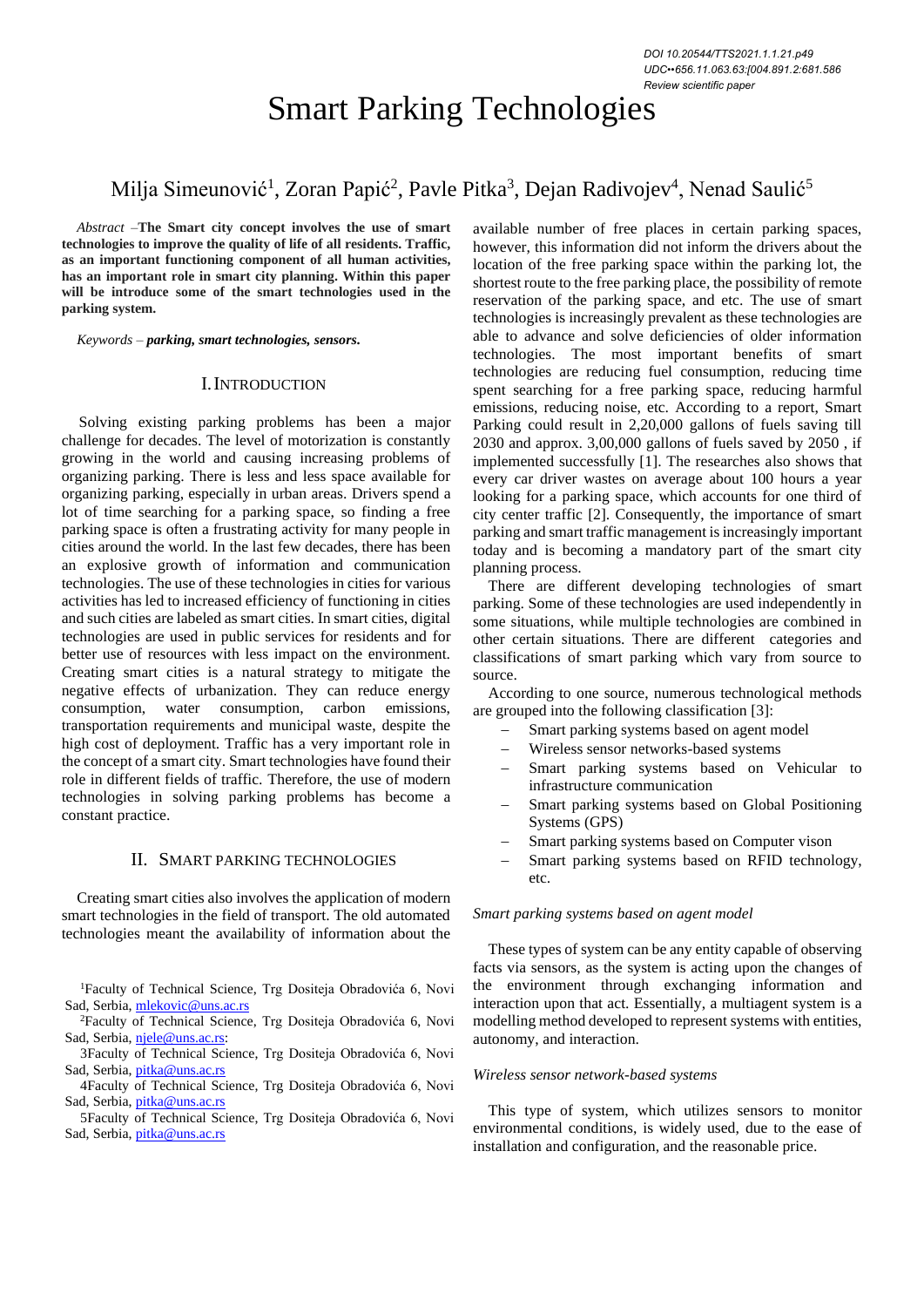#### *Smart parking systems based on Vehicular to infrastructure communication*

This promising technology emerged recently. It proposes a new smart parking technique that depends on developing a new smart parking to be used for smart steering and smart parking. It refers to Vehicular Communication Systems, in which vehicles and roadside units communicate and exchange information with each other, such as safety warnings or supplying the traffic congestion information and even for finding vacant parking spaces. *Smart parking systems based on GPS*

Global Positioning Systems (GPS) technology is used to offer information about the location and availability of parking spaces at the destination.

#### *Smart parking systems based on Computer vision*

This field of study includes methods for acquiring, processing, and analysing images. It uses computers to emulate human vision, including learning and being able to make inferences and take actions based on visual inputs. The goal of computer vision is to make computers efficiently perceive and process visual data, such as images and videos, and act upon changes in these images. Usually, the technique involves analysing a few frames per second and then sending the data to a central database, after which, the user can retrieve information about the changes at the parking lot.

#### *Smart parking systems based on RFID technology*

The main mechanism of RFID technology depends on an electromagnetic field to identify and track tags attached to objects automatically.

The following will describe one of the existing smart parking systems developed by Simens – Intelligent City Parking Solutions.

#### III. INTELLIGENT CITY PARKING SOLUTIONS

Siemens has developed a sensor-controller parking management system (Intelligent Parking Solutions) that helps optimize the use of urban parking facilities and substantially reduce the congestion caused by drivers searching for a parking space (Fig. 1) [4]. A first pilot project was installed at the Berliner Bundesallee in September 2015 for test and demonstration purposes [5]. This parking management system use of the full potential of digitalization: smart sensors, intelligent software and clever analysis of the available data.



Fig. 1. Schematic diagram of the Simens smart parking system

The Siemens parking bay sensor (Fig. 2) is an ultra-lowpower microwave-radar detector. It is used for detecting parked vehicles as well as recording parking start and end times. Sensors can be installed in pavement or as overhead (e.g. mounted in street lights). If installed at a height of 10 m, the sensor can monitor five to seven cars parking slots plus the surrounding area, for instance cycle paths or lanes reserved for buses or emergency vehicles. This allows the fast and costeffective recording of parking data as well as the detection of parking violations. Sensors can detect a free parking space also what is very important for users of parking lot. They can detect the flow of cars or the flow of pedestrian and can measure their speed and traffic conditions[6].

Detection accuracy is not affected by lighting conditions or dirt, dust or oil on the sensor and they are not impared by light or weather conditions.



Fig. 2. An example of the installation of sensors on street lights

The sensor readings are sent over the mobile network to the softwer in control center where they are analyzed, current parking space occupancy is calculated, and the information is prepared for services such as a parking space aplication (Fig.3) [7]. The softwer recognizes recurring patterns in parking space occupancy. On this basis it calculates prognoses and recommendations for the users, such as the expected parking space situation at their destination or alternative routes through